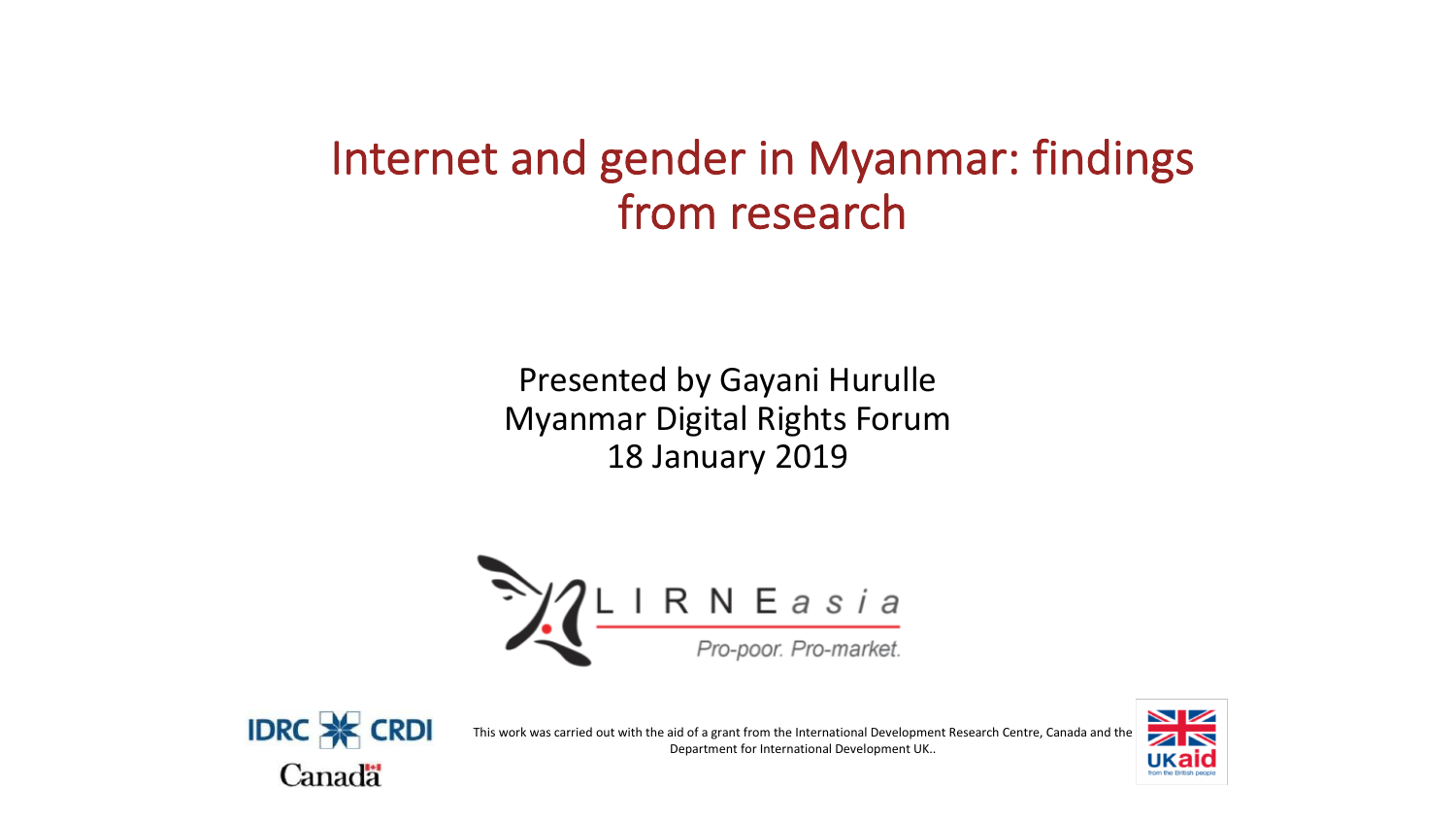## Women in Myanmar 33% less likely to use the Internet than men

Gap negatively correlated with the per capita income

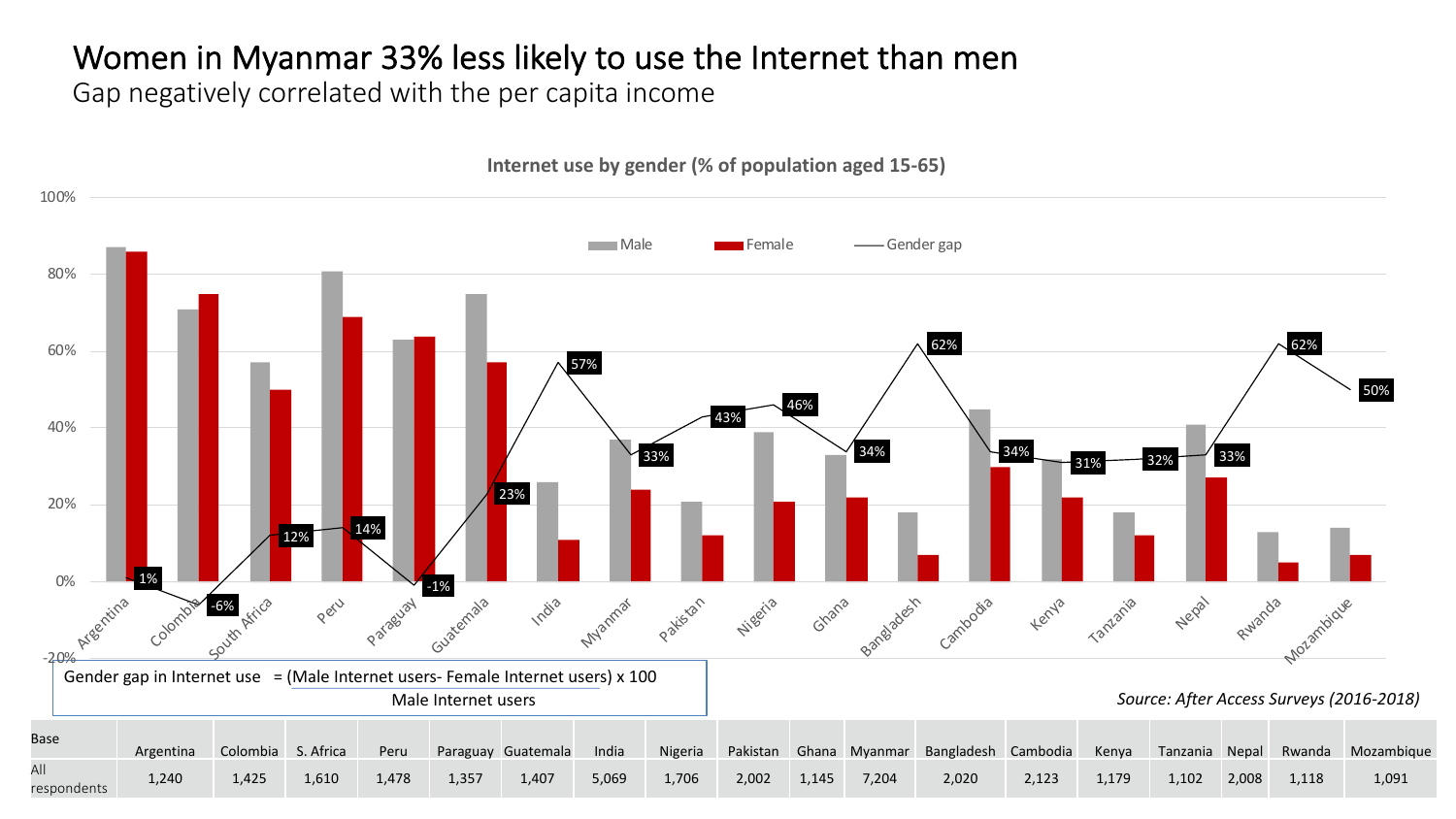# Women are usually family/household financial managers or 'CFOs' (Chief Financial Officers)

- Family income is (usually) handed over to the primary female in the house who budgets for the month and ensures money is available for necessities
- They play key role in household decisions, incl. mobile phone adoption
	- Limited product knowledge limits their participation in purchase decision

'He gives me the salary when he is paid, all of it. But when he needs some he requests from me. When he goes to work he needs to have meal but there was no one he knows so I have to make sure that he has money.'

Female non-owner, 36, SEC D, Yangon

"Others hold a touchphone so I wanted one, too. My wife agreed and came along when I bought it." Male owner, Yangon

"My wife complains if I top up too much." Male owner, 30-45, SEC B/C, Yangon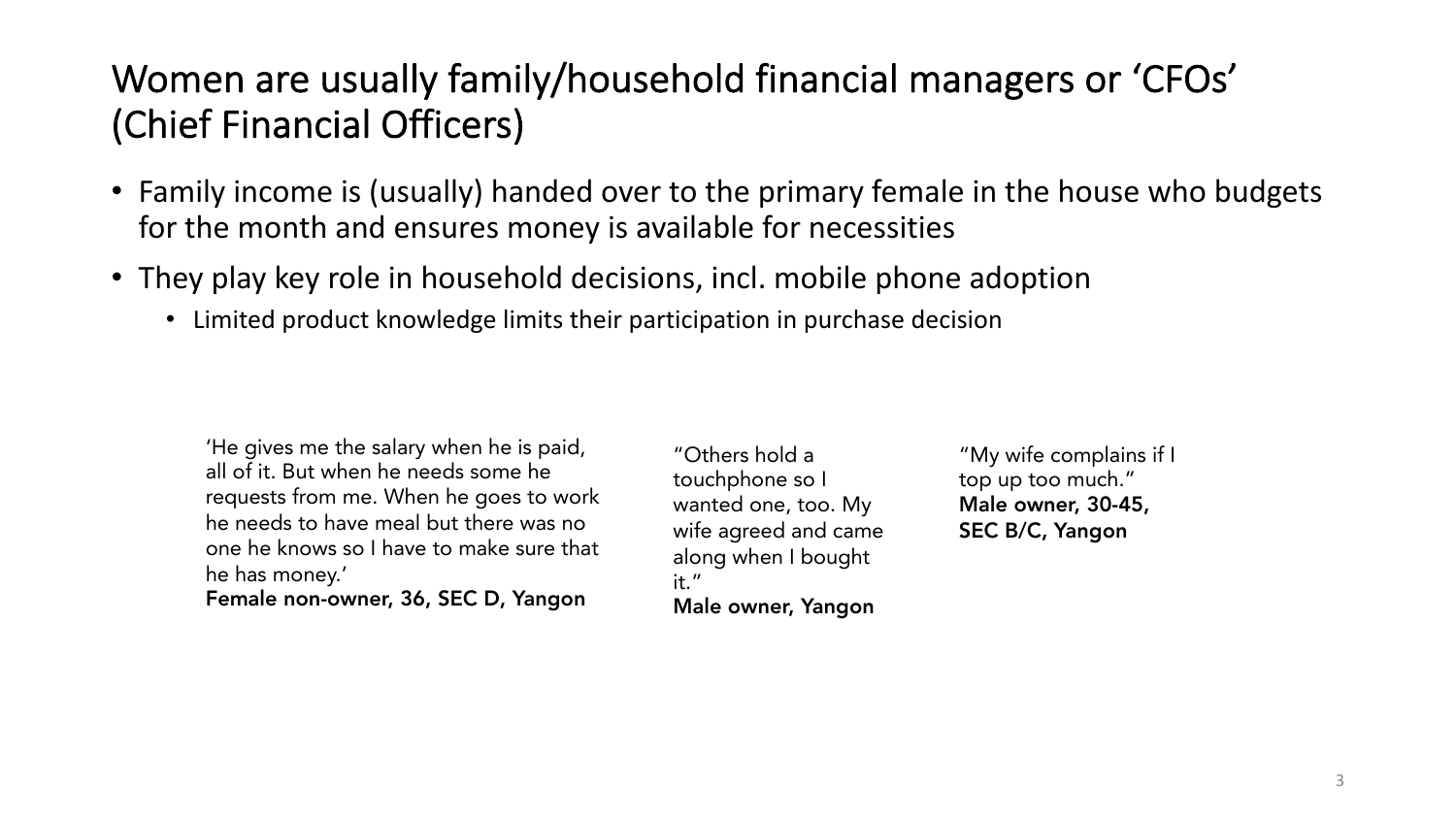#### Women expressed the need to to conserve the limited family budget, even at the expense of their needs

May explain the gender gaps, at least in part…

"I plan to buy a mobile but we don't have enough income. My wife says that I shouldn't buy one. She is about to give birth so we need to save the money." Male non-owner, 18-29, SEC D/E Pantanaw

'Women also have to take care of the family. Instead of spending their money on phone charges, they have to use it for food.' - Female non-owner, 36, SEC D, Yangon

"At times [my husband] gives me money to buy a mobile phone. But I have to use it for school fees for my children. And what I want to get is a smart phone, which I can't afford to buy yet." -Female non-owner, Housewife, 28, Yangon

Source: GSMA/LIRNEasia qualitative study (2016)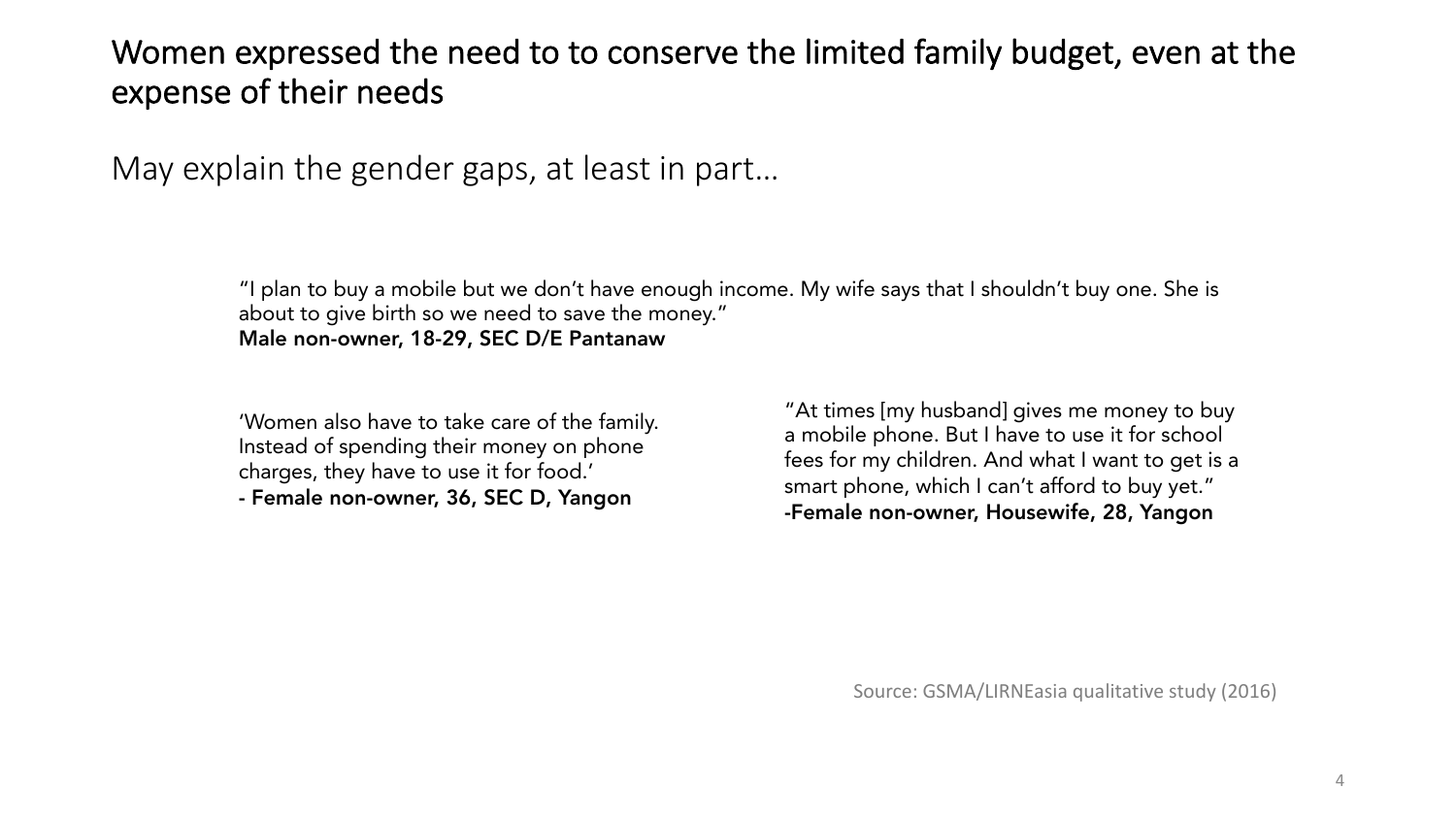### Even when the household already has a mobile, women often tend to get lowest priority…

- Women's role as the home-maker (rather than the bread-winner) has a strong impact on their becoming mobile owners
- Whoever goes outside of the house gets priority

'Males work and have business so they carry the phone. But if the wife has a business she also has one. Today even youngsters and children have a mobile.'

**- Female mobile owner, 19, SEC C, Yangon**

'If we could buy another phone, it would be for my husband. The next one will be my brother's. This is because they are working. Only after that will I get my own phone' -Female, non-owner, 47, Pantanaw

'Males are the head of the household. You have to favor and respect them. He has to lead the family. Whatever we do, we have to discuss with him.'

- **Female mobile owner, 18-28, SEC C/D, Pantanaw**

Source: GSMA/LIRNEasia qualitative study (2016)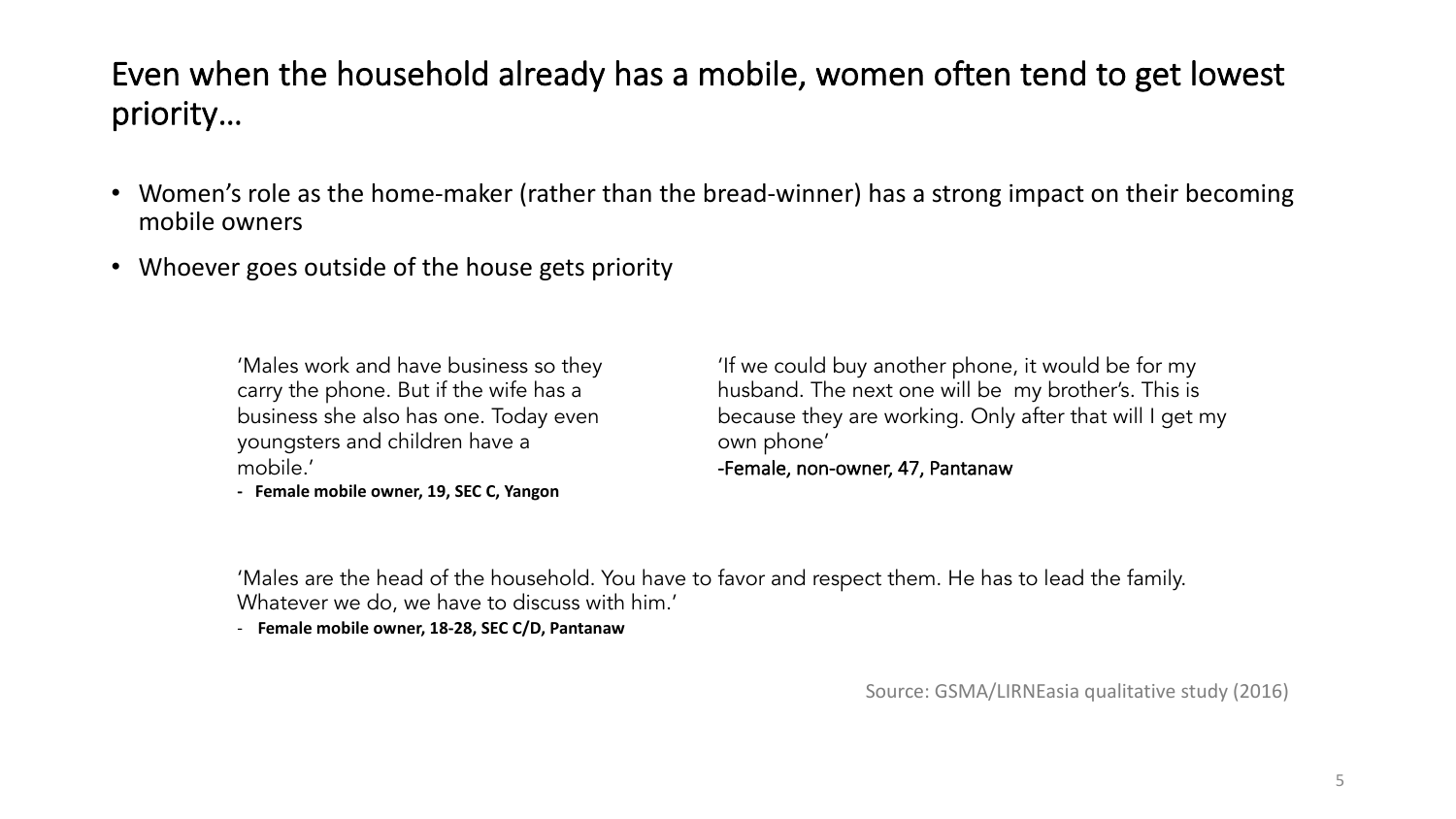#### Digital skills were lower among females

#### **Digital skills (% of mobile handset owners who can perform the tasks by themselves or with the help of others)**



Source: After Access Survey, Myanmar (2016) Base: Mobile phone owners aged 15-65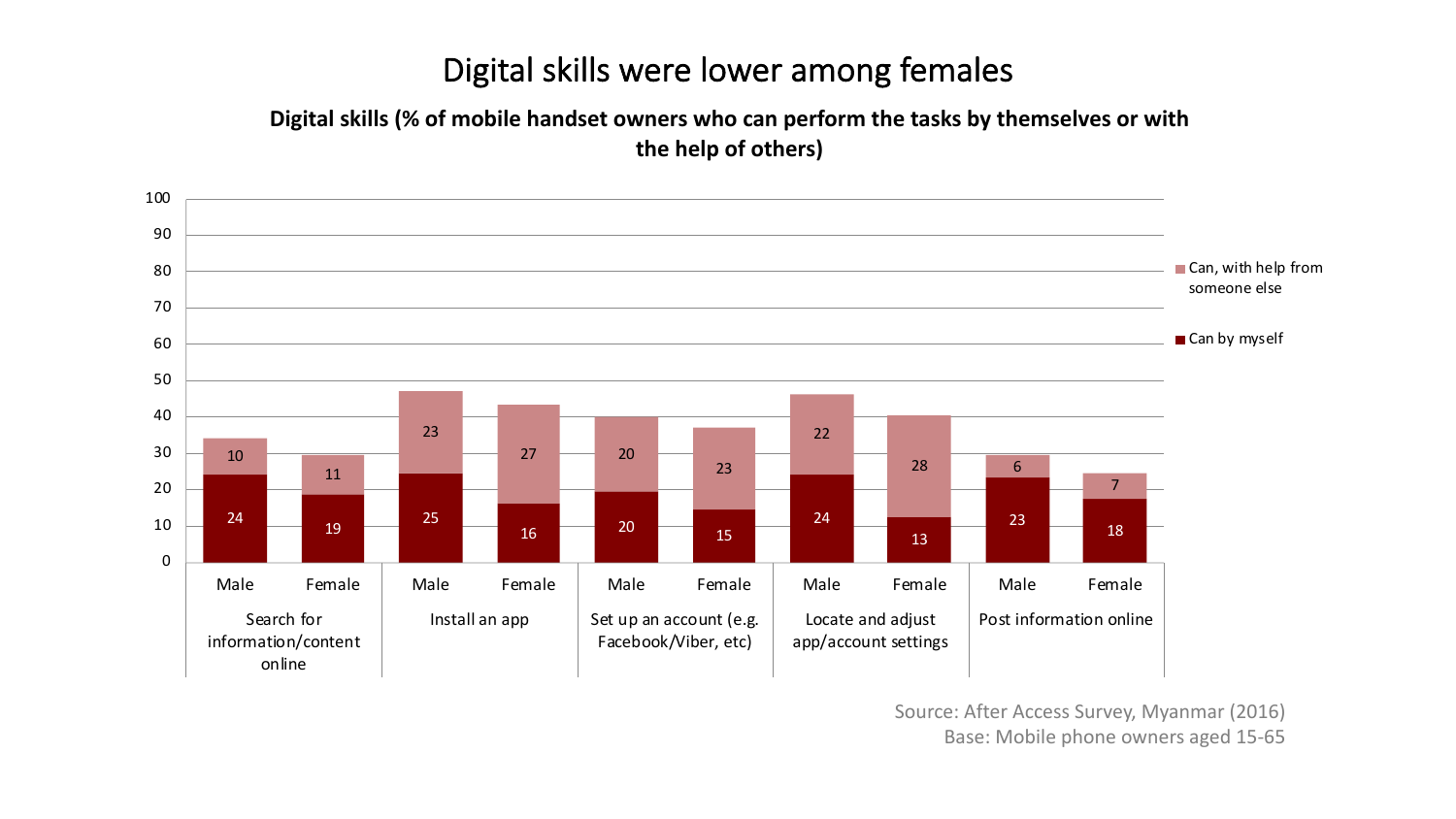# Many women who *were* online reported getting harassed by men

There was one guy who sent annoying messages through Viber. When I blocked his number, he sent messages again with different number of his. It went<br>on for like 4 or 5 numbers from the same person. I guess he has plenty of

Female, 25, SEC B, Yangon

A friend of mine likes to wear trendy revealing clothing, and her pictures are used by people with bad intentions. Through the messenger, they threaten her<br>by using pictures of her. They said they will change it into porno

Male, 28, SEC A, Yangon

A local gynecologist from a Facebook group on pregnancy and maternity wrote on my wall: "This person wants to become pregnant. If anyone would like<br>to volunteer in making her pregnant, please let us know" and he tagged my *is a gynecologist.*

Female, 35, SEC C, Yangon

While I was reading news online, this guy came and said, "Hi" so I "Hi" back at him since I saw he's a Buddhist, too. He asked if we could be friends. I was<br>like, of course, everyone can make friends. I like to keep the re 'You are´ a ma´rried person".He said he wanted a picture of my lower body. Then I said, "Well, that's p´retty easy. You can just go h´ome and open up your<br>mom's longyi to see it. It's the same thing. All women have the sam

Female, 38, SEC D, Yangon

Source: LIRNEasia online behavior study (2017)